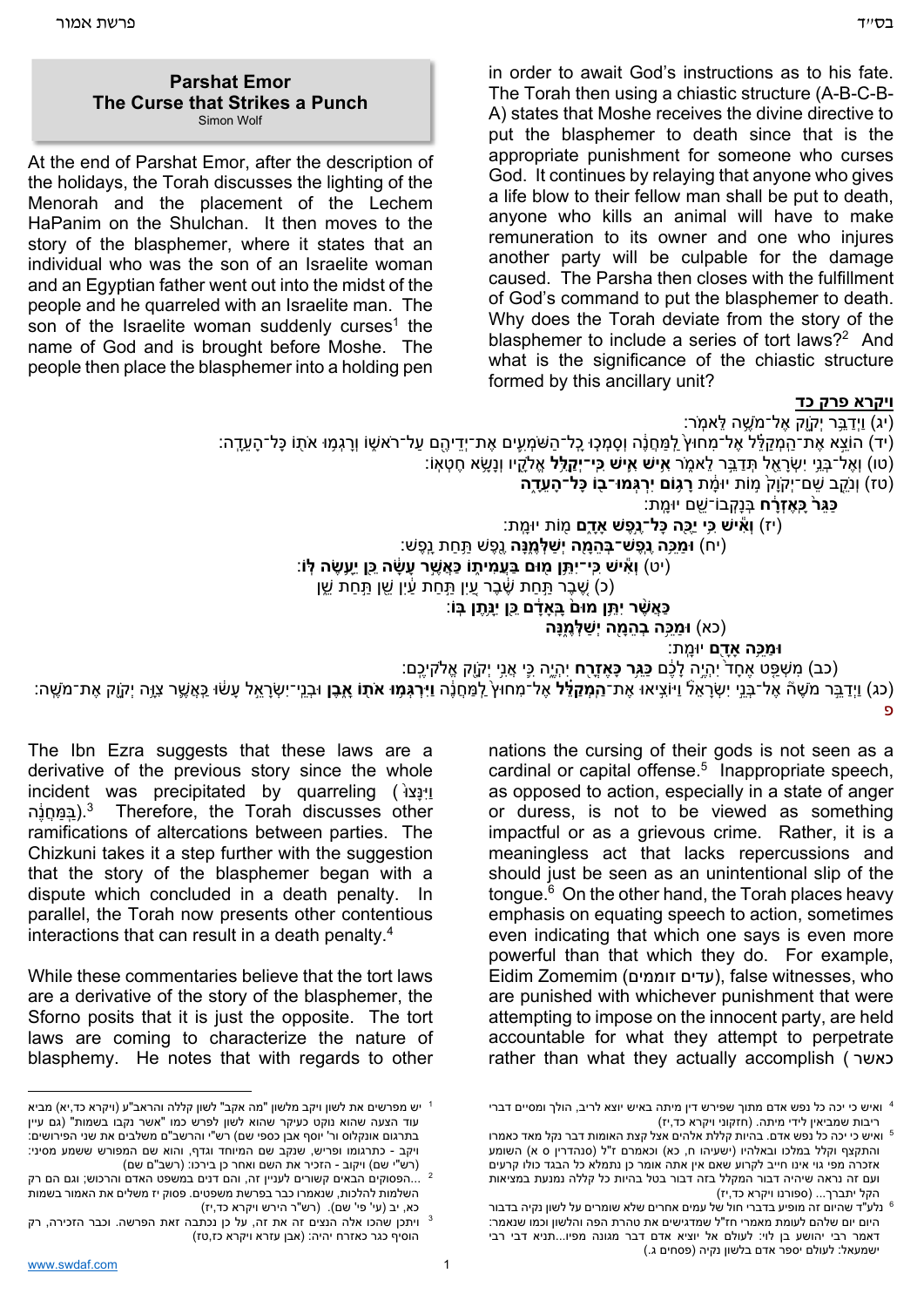זמם ולא כאשר עשה). In addition, the Mishna states that just as it is prohibited to overcharge or transactions in) אונאה במקח וממקר) undercharge (exploitation), so too there is a restriction against mistreatment (אונאה בדברים) through one's words.<sup>7</sup> Rabbi Shimon bar Yochai adds that verbal mistreatment is a more severe infraction than monetary exploitation because it affects the person themselves, not their possessions; it cannot be retracted, there is no restitution and because the Torah couches the restriction with the phrase "and you shall fear your God (ויראת מאלקיך)."8 This emphasis on the power of speech is best captured by the translation of Onkelos to the verse, "God, the Lord, formed man from the dust of the earth; And He blew into his nostrils the breath of life, and man became a living being (יְפֶח בְּאַפֶּיו נִשְׁמַת חַיֶּים וַיְהָי הַאדָם לְנֵפָּשׁ חיֵה "<sup>9</sup> He renders "and man became a living being (לְנֵפָּשׁ חַיָּה)" as he became a "speaking being (לרוח ממללא)."<sup>10</sup> Man's uniqueness in the creation and that which distinguishes him from the animals is his capacity for speech; it is the defining

בס"ד פרשת אמור  $\epsilon$ aspect of man. Therefore, according to the Sforno, that is why the laws of murder are juxtaposed to the story of the blasphemer to indicate that improper

> The correlation between cursing (מקלל (and hitting (מכה (that is found in this Parsha actually has an analogue in Parshat Mishpatim. There too, there is a chiastic structure that equates the two.<sup>12</sup> It is a section about capital crimes that result in a death penalty;13 the sequence begins with discussing murder (מֵכֵּה אֵישׁ וַמֵּת מוֹת יוּמת), continues with hitting one's parents (וּמֵכָּה אבָיו וְאִמְּוֹ מָוֹת יוּמַת), centers on kidnapping an individual ( וְנִמְצָא בְיָדָו ומות יומת (and then returns to cursing one's parents וּמהַלל אביו ואמּוֹ מוֹת יוּמת) and concludes with the וְ יִרֵי־יַכֵּה ۚ אִישׁ אֶת־עֲבִדֹּוֹ אָוֹ אֱת־אֲמָתוֹ ) murder of a slave בּשּׁבֵט וּמִת תַּחת יַדָּוֹ נַקֶם יִנַּקְם). There too, the Torah equates hitting one's parents with cursing them akin to Parshat Emor's inclusion of hitting in the context of the story of the blasphemer.

speech can be on par with killing.<sup>11</sup>

## **שמות פרק כא**

(יב) ַמֵּ֥כה ִ֛איׁש **וֵָ֖מת** ֥מֹות ָ ֽ יּומת:

- (יג) וַאֲשֶׁר לְא צָדָ֫ה וְהָאֱלֹקֻים אָנֵּה לְיָדָוֹ וִשַּׂמְתָּי לְךָ מַקּוֹם אֲשֵׁר יַנוּס שַׁמַּה: ס)
	- (יד) וכי־יזד איש על־רעהו להרגו בערמה מעם מזבּחי תקחנו למות: ס
		- (טו) **ַּומֵּ֥כה** ִָ֛אביו וְ ִאּ֖מֹו ֥מֹות ָ ֽ יּומת:
		- (טז) וְגֹנֵב אִישׁ וּמְכָרוֹ וְנִמְצָא בְיָדָוֹ מָוֹת יוּמֶת: ס)
			- (יז) **ְּומ ַקֵּ֥לל** ִָ֛אביו וְ ִאּ֖מֹו ֥מֹות ָ ֽ יּומת: ס
- (יח) וְכִי־יְרִיבֵן אֲנַשִּׁים וְהִכָּה־אִישׁׂ אֶת־רֱעֶ֫הוּ בְּאֱבֶן אִוֹ בְאֵגְרֶֹף וְלָא יַמְוּת וְנַפֵל לְמִשְׁכֵּב:
- ֿיט) אִם־יָקֿוּם וְהִתְהַלֵּךְ בַּחֶוּץ עַל־מִשְׁעַנְתָּוֹ וְנֵקֶה הַמַּכֶּה רַק שִׁבְתֶּוֹ יִתֱן וְרַפָּא יְרַפֵּא: ס'
	- (כ) וְכִי־יַכָּה אִישׁ אַת־עַבְדֹּוֹ אָוֹ אַת־אֱמתוֹ בַּשַּׁבט **וּמֵת** תִּחת יִדְוֹ נַקֶ<sup>ֹ</sup>ם יִנַּקְם).
		- (כא) אָךְ אִם־יֵוֹם אָוֹ יוֹמִים יַעֲמֹד לֹא יַקֶּם כִּי כַסְפּוֹ הוּאַ: ס

Looking at the chiastic structure at the end of Parshat Emor, there are similar concepts being conveyed. The bookends are the laws relating to the blasphemer and the actual punishment carried out. The next brackets of the structure deal with murder whose connection to cursing was discussed above and will be developed further later on. In between those two laws is found an interesting statement, "You shall have one standard for stranger and citizen alike; for I God am your Lord ָמְשָׁפֵּ֖ט אֶחֲד יְהֶיֶה לַלֶּם כַּגֶּר כַּאֱזֶרֶח יְהֶיֶה כֵּי אֱנִי יְקָוֶק ) אלקיכם).<sup>14</sup> Similar to Parshat Mishpatim, the Torah here comes to dispel any notion of social distinction when it comes to these matters. One might have thought that the blasphemer was subject to a death penalty because he was a Ger (מצרי איש בן(, but the

In Parshat Mishpatim, the bookends of the chiastic structure are the murder of a free person and the killing of a slave. The message being conveyed is clear; life is sacrosanct irrespective of social standing. Therefore, the killing of a slave is deemed as murder. In addition, the section centers on three actions that are considered to be similar to murder: hitting one's parents, human trafficking and cursing one's parents. Improper treatment of one's parents, whether by action or by speech, is classified as a capital crime due to the parent's standing being equated to that of God. Lastly, some actions are so grievous, for instance kidnapping, that one can figuratively be considered as if they have killed another person.

וברא יי אלקים ית אדם עפרא מן ארעא ונפח באפוהי נשמתא דחיי והות באדם לרוח

ממללא: (אונקלוס שם)<br><sup>11</sup> תני תנא קמיה דרב נחמן בר יצחק: כל המלבין פני חבירו ברבים כאילו שופך דמים. (ב"מ נח:)

<sup>&</sup>lt;sup>12</sup> נא לראות את הפסוקים המובאים למטה<br><sup>13</sup> שמות כא,יב-כא<br><sup>14</sup> ויקרא כד,כב וגם כד,טז

משנה. כשם שאונאה במקח וממכר כך אונאה בדברים. לא יאמר לו בכמה חפץ זה <sup>7</sup> והוא אינו רוצה ליקח. אם היה בעל תשובה לא יאמר לו זכור מעשיך הראשונים, אם הוא בן גרים לא יאמר לו זכור מעשה אבותיך, שנאמר וגר לא תונה ולא תלחצנו. (משנה

בבא מציעא ד,י נח:)<br>אמר רבי יוחנן משום רבי שמעון בן יוחאי: גדול אונאת דברים מאונאת ממון, שזה נאמר 8 -בו ויראת מאלקיך וזה לא נאמר בו ויראת מאלקיך. ורבי אלעזר אומר: זה בגופו וזה בממונו. רבי שמואל בר נחמני אמר: זה - ניתן להישבון, וזה - לא ניתן להישבון. (שם)<br>יַיִּיצֶר יְקוֹק אֱלֹקֶים אֶת־הָאָלָם עָפָר מִן־הָאֲדָמָה וַיִּפֶח בְּאָפֵיו נִשְׁמֵת חַיֵּים וַיְהֵי הֵאָדֶם לְנֵפֵשׁ

<sup>ַ</sup>חָּיֽה: (בראשית ב,ז)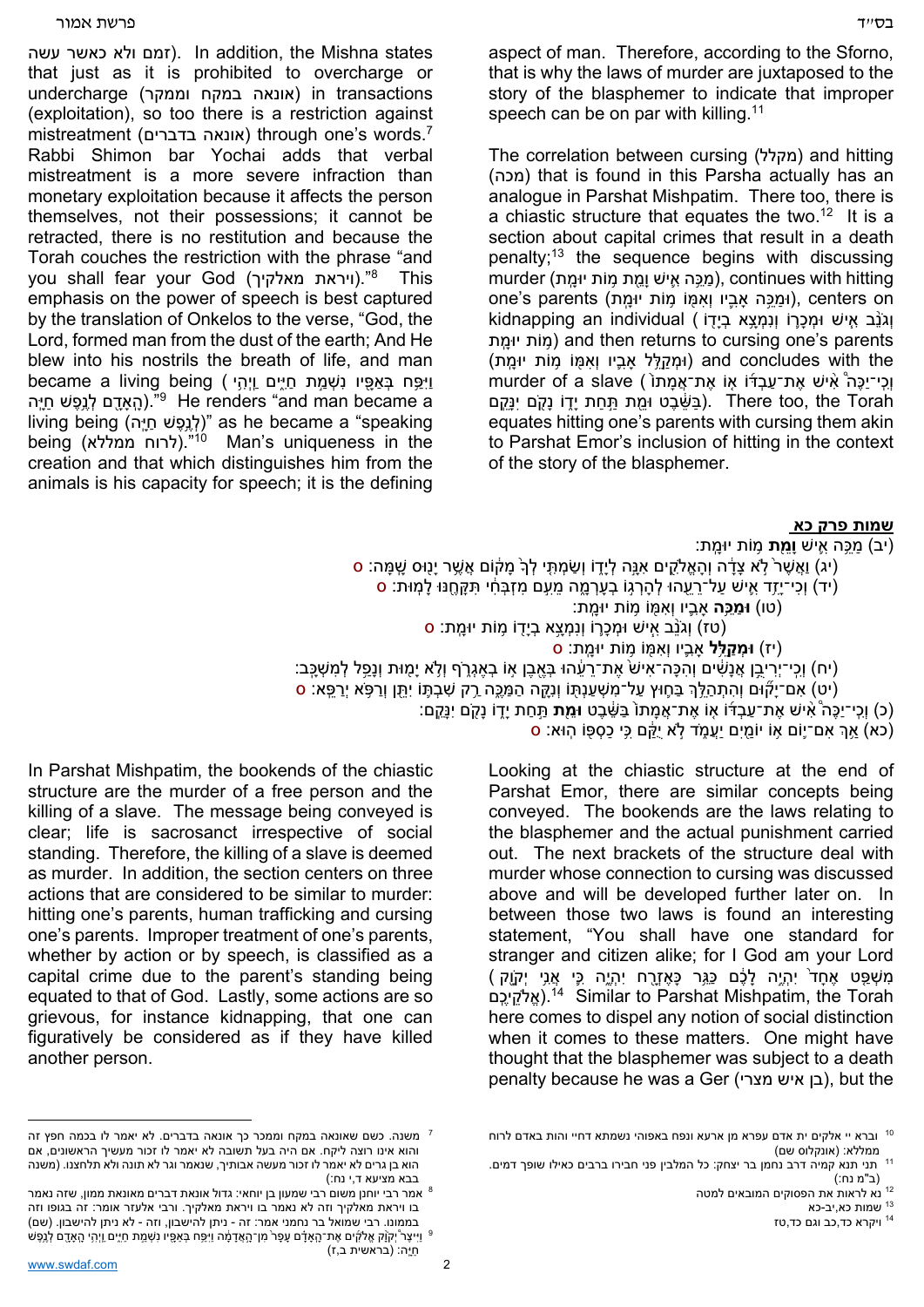## בס"ד פרשת אמור  $\epsilon$

Torah unequivocally states that a blasphemous stranger and citizen alike are subject to the same death penalty.15 Similarly, with regards to murder there is no distinction between who the victim is since all of mankind are created in the image of God (בצלם אלקים). In line with this reasoning, the Meshech Hachma suggests that the laws here also include non-Jews and therefore "one who hits a human being shall die (וּמֵכֵּה אדָם יוּמֵת)."<sup>16</sup>

While this helps to comprehend the placement of these capital crimes together, it does not explain the featuring of damage done by one party to another's animal. It is not a capital offense and it results in the need for recompense, but not a death penalty. So why is "one who kills a beast shall make restitution וּמֵכֶּה יֵנֵפָשׁ־בְּהֲמָה יְשַׁלְּמֵנַּה וֶפֶשׁ תַּחַת ) for it; life for life שׁפֶ ֽנָ (found here. It would seem that the appearance of damage to another's animal is presented here for two reasons. Firstly, it acts as a foil; damaging or killing an animal is significantly different than those same crimes perpetrated against a fellow man.<sup>17</sup> This contrast is also found in Parshat Noach where it states that man is distinct from animal because "God made man in the image of God ( לקיםִֹ֔ אֱ לםֶ צֶ֣בְּ כיִּ עשה את־האדם)."<sup>18</sup> One may take the life of an animal in order to eat it or for other constructive purposes, but that is not true with regards to human beings.<sup>19</sup> That difference is also influential in the different ways one views damage done to an animal or taking the life of an animal as opposed that of a human being. Therefore one who damages or kills an animal makes restitution to its owner, while one who kills another human being is put to death and one who damages another person is subject to the penalty of an "eye for an eye."

In the 1970s, the Ford Motor Company introduced the subcompact Ford Pinto, its response to stiff foreign competition.20 One of the "innovations" of this new car model was the placement of the fuel tank between the rear axle and the rear bumper, a standard practice for American subcompacts at the time. That tank placement made the Pinto susceptible to explosive fires when the car was rearended even at lower speeds, a fact borne out by crash test engineers at Ford. The vulnerability was exacerbated by the lack of rear structural reinforcement, reduced rear crush space and an

aesthetic bumper. These weaknesses were the result of a need to both reduce the weight and cost of the Ford Pinto. Given Ford's need to bring a competitive car to market at record speed, the company decided to overlook the "fatal" flaw and, in addition, lobbied the government to postpone the upgrading of rear-end collision standards which the Pinto would have failed.

In the United States, one of the tests utilized by the law to determine product liability is a "cost-benefit" analysis. $21$  In the case of a faulty product or a product that has negative impact on people or property, the court would weigh the cost of rectifying such a problem against the societal loss caused by the faulty product. If the societal cost exceeds the cost of fixing the problem then the company would be liable (or possibly found negligent) for the product's failure. It is an ex-ante (after-the-fact) test utilized to determine culpability for product defects under the strict liability model in product liability cases.

The government (NHTSA - National Highway Traffic Safety Administration) publishes estimated numbers for the cost to society from vehicular crashes, assigning monetary values to loss of life, productivity and etc. caused by motor accidents.<sup>22</sup> Given those figures, one could possibly calculate the liability of a motor-vehicle company for a product defect by weighing the cost to rectify the product flaw against the losses caused to society from the faulty product.

That is exactly what the Ford Company did. $23$  It calculated the cost to the company of recalling and fixing the flaw versus the societal costs from the number of anticipated deaths, injuries and lawsuits that would be precipitated by this defect. The existence of such analysis within Ford raises serious moral and ethical problems with their behavior. They took an ex-ante (after-the-fact) test and applied it a priori (before the fact). The company knowingly brought a flawed product to market by assuming that a monetary value could be placed on injuries to individuals and the loss of human life. Their attitude demonstrated that human life was not sacrosanct and inviolable, but rather subject to the same economic and profit and loss

20 https://en.wikipedia.org/wiki/Ford\_Pinto עיין

<sup>22</sup> https://crashstats.nhtsa.dot.gov עיין

<sup>&</sup>lt;sup>15</sup> ואיש כי יכה – באו שונית צווים אלה כאן לפי שכתב כגר כאזרח בנקבו שם יומת ללמדנו<br>שגם בשאר עונשים הגר והאזרח שוים. (הואיל משה ויקרא כד,יז)

יום.<br><sup>16</sup> ומכה נפש בהמה ישלמנה נפש תחת נפש. נראה הא דלא כתביה קרא במשפטים, משום דכאן מיירי אפילו בשל עכו"ם. לכן אתי שפיר דלא כתוב "מכה אדם מות יומת", רק "יומת" לחודיה, דמצאנו במיתה בידי שמים, וכמו (במדבר ג, י; יח, ז) "והזר הקרב<br>יומת", דממית עכו"ם דינו מסור לשמים ויומת בידי שמים... (משך חכמה ויקרא כד,יח) נפש בהמה – מוצגת כאן בכוונה מול נפש האדם, באשר על הריגת בהמה חייב רק 17 תשלומין, ואילו על רצח נקבע עונש מיתה, בהתחשב במעלת האדם שנברא בצלם<br>אלקים (בראשית ט':ו') (רד"ץ הופמן ויקרא כד,יט)

ים בצלם אלקים עשה את האדם. משפט זה חוזר על המעלה היתרה של גוף האדם <mark>18 אלקים עשה את</mark> וחיי חלדו; והרי כאן נימוק לכל קבוצות החוקים האלה: עולם החי נמסר למאכל לאדם;

נפש הבהמה לא הותרה להתקבל בגופו: אבר מן החי; וחייו הגופניים של האדם קנויים

לה' ואסורים בכל פגיעה. (רש"ר הירש בראשית ט,ו)<br><sup>19</sup> וּמוֹרַאֲכֶם וְחִתְּכָם ׂיְהִיֶּה עֵל כָּל־חַיָּת הָאֶרֶץ וְעֵל כָּל־עָוֹף הַשָּׁמֵיִם בְּכֹל<sup>ּ א</sup>ֲעֶׂיָר תִּרְמִשׁ הֲאֲדָמָה ַּוּבַכְל־דָּגֶי הִיְם בִּיִדְכָם נַתְּנוּ: כַּל־רֹמְשׂ אשׁר הוּא־חי לכם יִהְיָה לְאכְלָה כִּירֶק עָשׂב נַתְתִּי ָלֶלֶם אֶת־כָּל: אַךְ־בַּשֶׁר בְּנַפְשָׁו דָמו לְא תֹאכֶלוּ: וְאֶךְ אֶת־דְמֶכֶם לנַפְשָׁתֵיכֶם אֶדרֹש מַיֵּד ַּכָּל־חָיֶה אֶדְרָשֶׁנּוּ וּמְיֵיִד הֲאַדָם מְיַד ֹאֶישׁ אַחָ֫יו אֶדְרָשׁ אֶת־נֵפֶשׁ הֲאַדֶם: שֹׁפֶר ַדֵּם הֲאַדָם ָבְּאָדֶם דָּמְוֹ יִשָּׁפֵרְ כִּי בְּצֶלֶם אֱלֹקִים עָשֶׂה אֶת־הָאָדֶם: (בראשית ט,ב-ו)

<sup>21</sup> https://scholarship.law.georgetown.edu/cgi/viewcontent.cgi?article=3461&context=facpub עיין

<sup>23</sup> https://philosophia.uncg.edu/phi361-matteson/module-1-why-does- עיין business-need-ethics/case-the-ford-pinto/